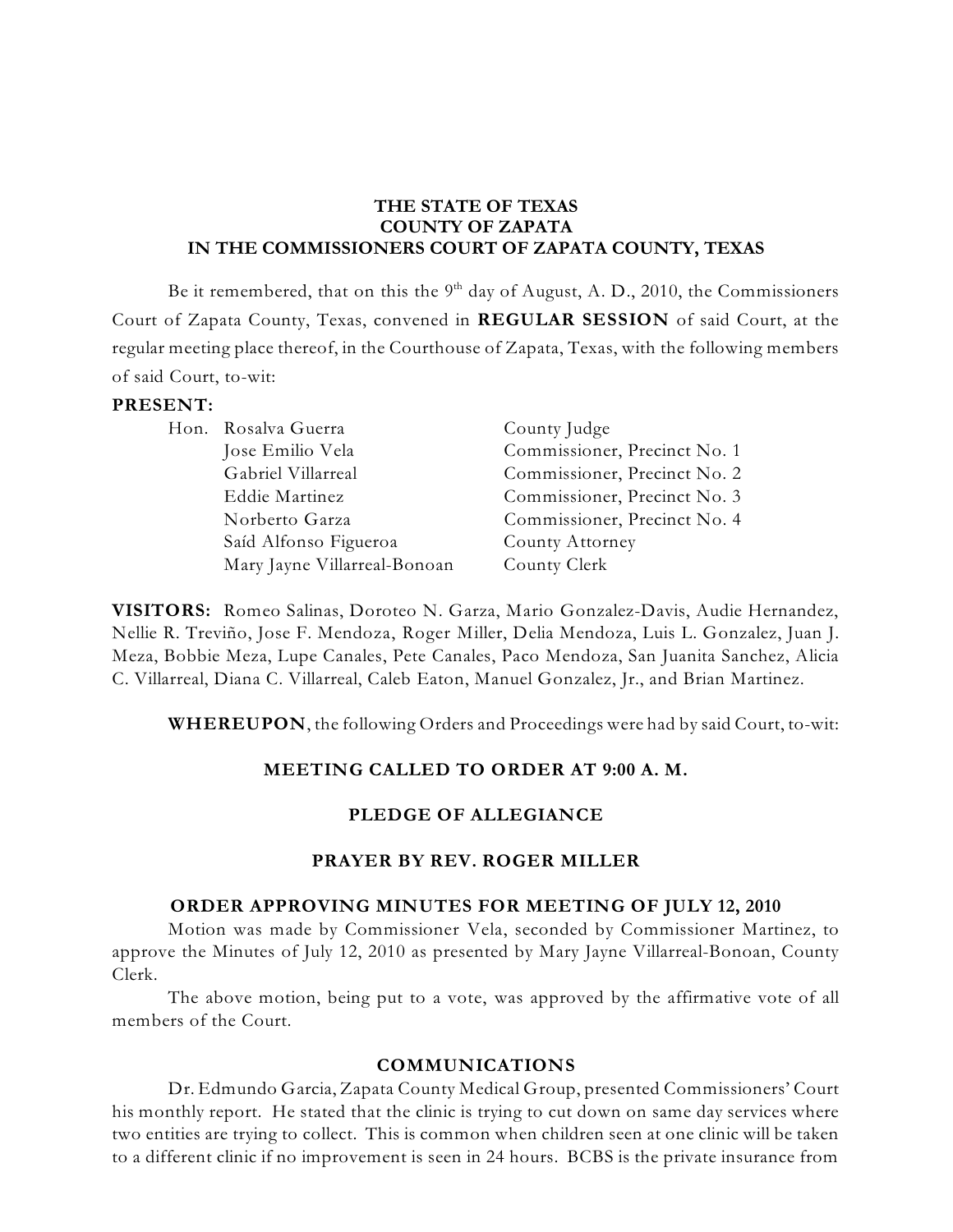which the highest percentage is being collected. The clinic will not ask for more money for this fiscal year. (Report is attached for the record.)

### **ORDER DESIGNATING COUNTY ATTORNEY TO REVISE EMPLOYEE POLICY MANUAL AND CLARIFY "TEMPORARY" PART - TIME EMPLOYEES**

Motion was made by Commissioner Vela, seconded by Commissioner Garza, to designate County Attorney to revise Employee Policy Manual and clarify "temporary" part-time employees' fringe benefits on page 5 as requested by Romeo Salinas, County Treasurer.

The above motion, being put to a vote, was approved by the affirmative vote of all members of the Court.

## **ORDER APPROVING RESOLUTION FOR OPERATION BORDER STAR SECURITY PROGRAM**

Motion was made by Commissioner Garza, seconded by Commissioner Martinez, to approve a Resolution for Operation Border Star Security Program as requested by Victor Sermino, Zapata County Sheriff's Department.

The above motion, being put to a vote, was approved by the affirmative vote of all members of the Court.

## **ORDER SETTING FEES FOR CIVIL SERVICES BY ZAPATA COUNTY SHERIFF'S OFFICE AND ZAPATA COUNTY CONSTABLES**

Motion was made by Commissioner Garza,seconded by Commissioner Vela, to approve fees charged for civil services by the Zapata County Sheriff's Office and Zapata County Constables; fees are to remain the same as per Sheriff's recommendation, as requested by County Judge Rosalva Guerra.

The above motion, being put to a vote, was approved by the affirmative vote of all members of the Court.

# **NO ACTION WAS TAKEN ON REQUEST BY ROSENDO CANALES III TO FACILITATE PARKS FOR THE JUST ATHLETES INC. YOUTH FOOTBALL LEAGUE AS NEEDED FOR PRACTICE FIELDS**

## **REPORT OF ZAPATA COUNTY WATERWORKS AND SEWER DEPARTMENT REGARDING EMERGENCY FLOOD PREPARATION AT RAW WATER PUMPS AND SEWER LIFT STATIONS**

Manuel Gonzalez, Premier Engineering, gave a report on the Zapata County Waterworks and Sewer Department regarding emergency flood preparation at raw water pumps and sewer lift stations. Mr. Gonzalez stated that caliche was brought to the raw water pump location and the area was built up. A diesel generated pump was rented to provide water to the town. The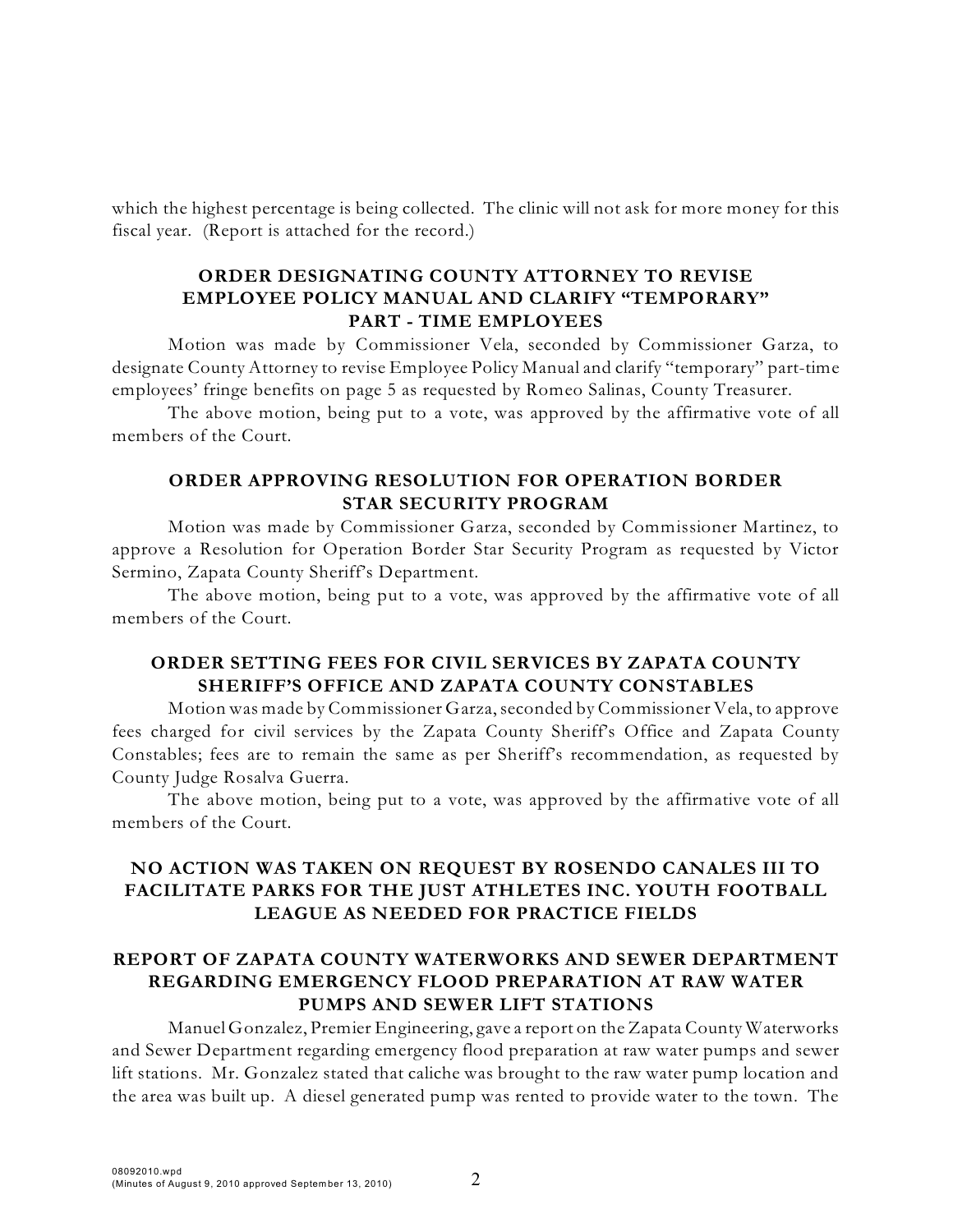communications antenna was removed from the erosion area. Electrical panels were lifted. Some lift stations were shut down because they were underwater.

#### **COMMUNICATIONS**

Amada Gonzalez, from the Appraisal District clarified that there was no error in the Preliminary Certified Value reported. The reported amount is \$2,697,851,879.00.

Judge Guerra reminded the court that the public hearing for the County Budget is scheduled for September 13, 2010 before the Commissioner's Court meeting.

Judge Guerra also communicated that the San Ygnacio Ladies Club presented Commissioners' Court with a plaque.

Mary Jayne Villarreal-Bonoan, County Clerk, advised Commissioners' Court that Norma Mendoza from the Food Pantry had submitted a copy of the Food Pantry's Report for the record. Ms. Mendoza was unable to be present due to a family emergency.

Romeo Salinas, County Treasurer, stated that Ms. Mendoza from the Food Pantry had not been included in the Proposed Budget. Judge Guerra advised Mr. Salinas that Ms. Mendoza was being transferred to the museum. Mr. Salinas also commented that the salary for the bus drivers had been lowered and that two salaries in another department have been eliminated. After a brief discussion among them, Judge Guerra advised Mr. Salinas that she would not entertain discussion on the budget and that a public hearing would be held on September 13. Judge Guerra held Mr. Salinas in contempt of court and asked that he be removed from Commissioners' Court.

#### **DEPARTMENTAL REPORTS**

Caleb Eaton, Zapata County Extension Agent, presented Commissioners' Court with the monthly written report for June. (Report attached for the record.)

Luis Lauro Gonzalez, Zapata County Tax Assessor/Collector, reported that the tax office collected \$14,494.64 in Hotel Motel Tax fees and 97% in tax fees were collected for the month of July.

#### **ORDER APPROVING INVOICES**

Motion was made by Commissioner Martinez, seconded by Commissioner Garza, to approve invoices as presented by Doroteo N. Garza, County Auditor.

The above motion, being put to a vote, was approved by the affirmative vote of all members of the Court.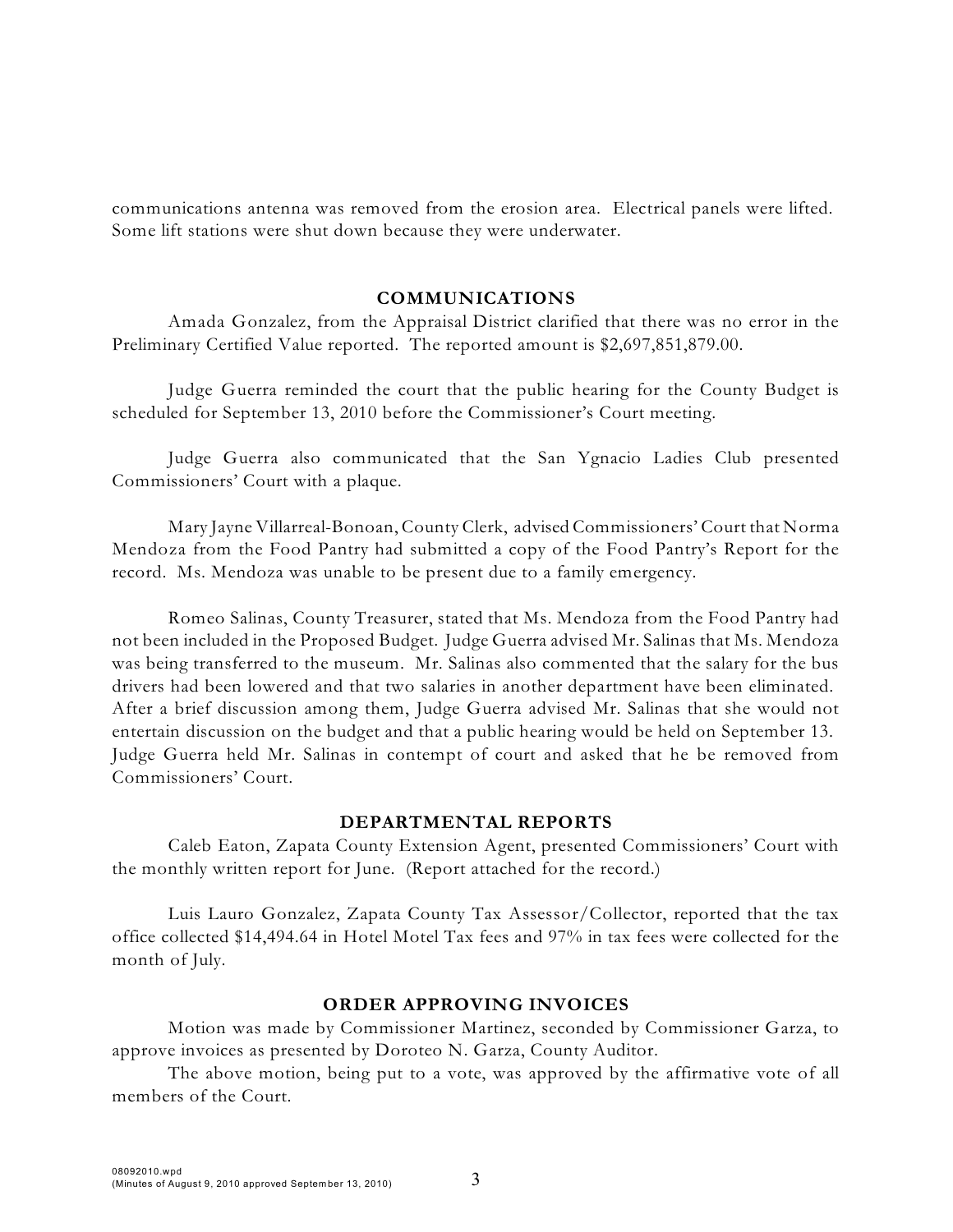# **MONTHLY BUSINESS REPORT OF ZAPATA COUNTY ECONOMIC DEVELOPMENT CENTER**

(No one was present to give report.)

### **ORDER APPROVING 2010-2011 HOLIDAY SCHEDULE**

Motion was made by Commissioner Vela, seconded by Commissioner Garza, to approve the 2010-2011 Holiday Schedule as requested by Nellie Treviño, Personnel Director.

The above motion, being put to a vote, was approved by the affirmative vote of all members of the Court.

## **ORDER APPROVING 2010-2011 ZAPATA COUNTY COMMISSIONERS' COURT REGULAR MEETING SCHEDULE**

Motion was made by Commissioner Martinez, seconded by Commissioner Vela, to approve the 2010-2011 Zapata County Commissioners Court Regular Meeting schedule as requested by County Judge Rosalva Guerra.

The above motion, being put to a vote, was approved by the affirmative vote of all members of the Court.

## **ORDER APPROVING USE OF ZAPATA COUNTY FAIR GROUNDS FOR SCHOOL SUPPLY CAR SHOW**

Motion was made by Commissioner Garza, seconded by Commissioner Vela, to approve the use of the Zapata County Fair Grounds for the School Supply Car Show on August 22, 2010 as requested by Jaime Peña, Nuestro Orgullo Car Club.

The above motion, being put to a vote, was approved by the affirmative vote of all members of the Court.

## **ORDER DENYING REQUEST BY KARRAN WESTERMAN, CVB PRESIDENT, TO REQUEST REMAINING BUDGET BALANCE FOR CONVENTION & VISITORS BUREAU FOR 2009-2010 BUDGET**

Motion was made by Commissioner Martinez, seconded by Commissioner Vela, to deny request by Karran Westerman, CVB President, to request the remaining budget balance for the Convention & Visitors Bureau from the 2009-2010 budget.

The above motion, being put to a vote, was approved by the affirmative vote of all members of the Court.

#### **ORDER AWARDING BID FOR LAS PALMAS WATER TANK IMPROVEMENT**

Motion was made by Commissioner Garza, seconded by Commissioner Martinez, to award bid for the Las Palmas Water Tank Improvement to DEH, being the lowest bidder, with a bid of \$136,114.00. Funding to be obtained from line item 10-001-750 Capital Outlay Carryover as requested by Carlos Treviño, Jr., Waterworks Manager.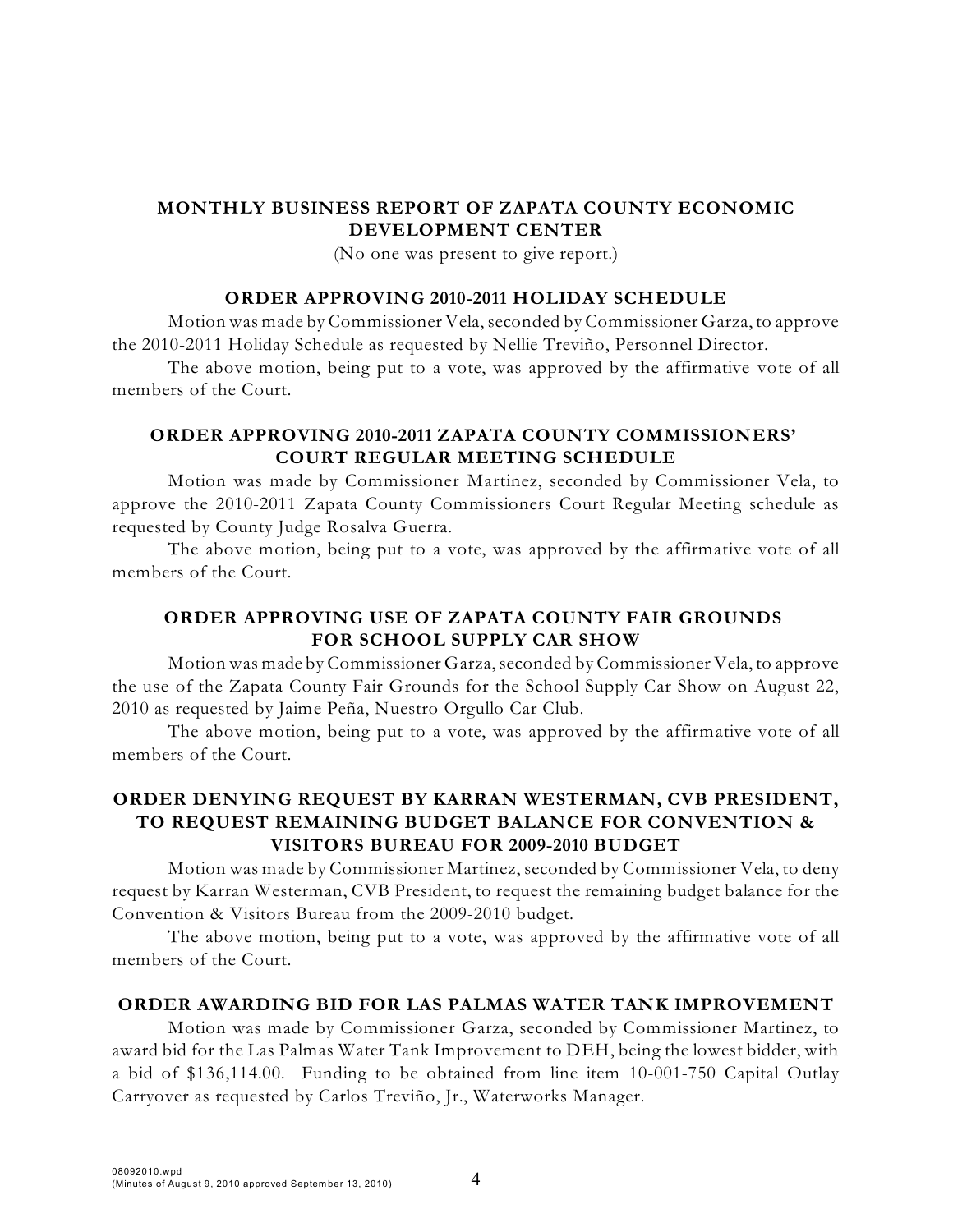The above motion, being put to a vote, was approved by the affirmative vote of all members of the Court.

## **ORDER DENYING REQUEST BY JOSE E. VELA, COMMISSIONER PRECINCT ONE, TO APPROVE PROPOSAL BY FLORES AUDITING, PLLC TO ASSIST COUNTY IN COMPLIANCE WITH GOVERNMENT AUDITS STANDARDS**

Motion was made by Commissioner Garza, seconded by Commissioner Villarreal, to deny request by Jose E. Vela, Commissioner Pct. 1, to approve a proposal by Flores Auditing, PLLC to assist Zapata County in compliance with governmental audits standards when dealing with the state and federal grants.

The above motion, being put to a vote, was approved by the affirmative vote Commissioner Garza, Villarreal and Judge Guerra. Commissioner Vela voted against. Commissioner Martinez abstained. Motion carried.

## **ORDER APPROVING OFFICIAL FIVE-MEMBER COMMITTEE AND APPLY POLICIES OF FALCON COMMUNITY CEMETERY**

Motion was made by Commissioner Garza, seconded by Commissioner Martinez, to approve an official five-member committee and apply policies of the Falcon Community cemetery. Members appointed are: Amada V. Salinas, Maria Adelina Guerra, Isidro Ramirez, Lourdes Ramirez, and Ninfa R. Gracia as requested by Jose E. Vela, Commissioner Pct. 1.

The above motion, being put to a vote, was approved by the affirmative vote of all members of the Court.

### **ORDER APPROVING BURIAL POLICY FOR FALCON COMMUNITY CEMETERY**

Motion was made by Commissioner Villarreal, seconded by Commissioner Martinez, to approve a burial policy for Falcon Community Cemetery as recommended by the Falcon Community residents as requested by Jose E. Vela, Commissioner Pct. 1.

The above motion, being put to a vote, was approved by the affirmative vote of all members of the Court.

#### **ORDER APPROVING FALCON COMMUNITY PARK USER AGREEMENT**

Motion was made by Commissioner Garza, seconded by Commissioner Villarreal, to approve the Falcon Community Park User Agreement for special functions are requested by Jose E. Vela, Commissioner Pct.1.

The above motion, being put to a vote, was approved by the affirmative vote of all members of the Court.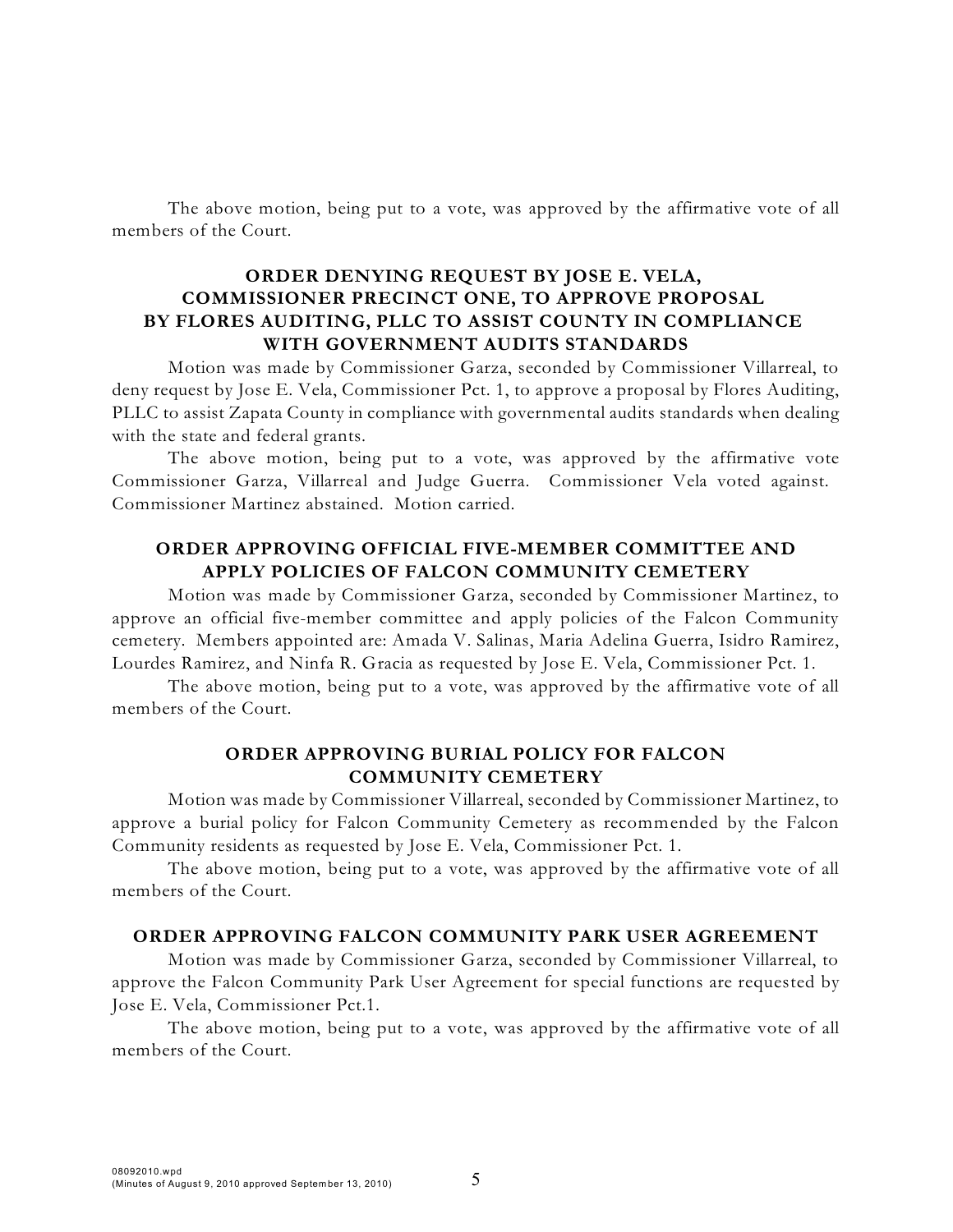# **ORDER APPOINTING A MEMBER OF ZAPATA COUNTY COMMISSIONERS' COURT TO SERVE ON COMMUNITY JUSTICE COUNCIL**

Motion was made by Commissioner Vela, seconded by Commissioner Garza, to appoint Commissioner Gabriel Villarreal to serve on the Community Justice Council as requested by County Judge Rosalva Guerra.

The above motion, being put to a vote, was approved by the affirmative vote of all members of the Court.

# **ORDER REAPPOINTING COMMISSIONER VELA AS A MEMBER OF BORDER REGION MHMR COMMUNITY CENTER BOARD OF TRUSTEES**

Motion was made by Commissioner Garza, seconded by Commissioner Martinez, to reappoint Commissioner Vela as a member of the Border Region MHMR Community Center Board of Trustees as requested by County Judge Rosalva Guerra.

The above motion, being put to a vote, was approved by the affirmative vote of all members of the Court.

# **ORDER APPROVING NEW FEE SCHEDULE FOR OSWALDO H. AND JUANITA G. RAMIREZ EXHIBIT HALL**

Motion was made by Commissioner Vela, seconded by Commissioner Martinez, to approve new fee schedule for the Oswaldo H. and Juanita G. Ramirez Exhibit Hall as requested by Brian Martinez, Zapata County Judge's Office.

The above motion, being put to a vote, was approved by the affirmative vote of all members of the Court.

## **ORDER APPROVING USE OF OSWALDO H. AND JUANITA G. RAMIREZ EXHIBIT HALL PENDING AVAILABILITY OF ZAPATA COUNTY RODEO ARENA**

Motion was made by Commissioner Garza, seconded by Commissioner Martinez, to approve the use of the Oswaldo H. and Juanita G. Ramirez Exhibit Hall on the dates of September 10 through September 12 or September 17 through September 19, pending availability of the Zapata County Rodeo Arena. This will be used for the Zapata County Convention and Visitors Bureau Annual Team Roping Events as requested by Karran Westerman, CVB President.

The above motion, being put to a vote, was approved by the affirmative vote of all members of the Court.

# **ORDER APPROVING TO REQUEST FUNDS FROM SECTION 74.602 OF TEXAS PROPERTY CODE FROM TEXAS COMPTROLLER OF PUBLIC ACCOUNTS**

Motion was made by Commissioner Garza,seconded by Commissioner Vela, to approve to request fund from Section 74.602 of the Texas Property Code from the Texas Comptroller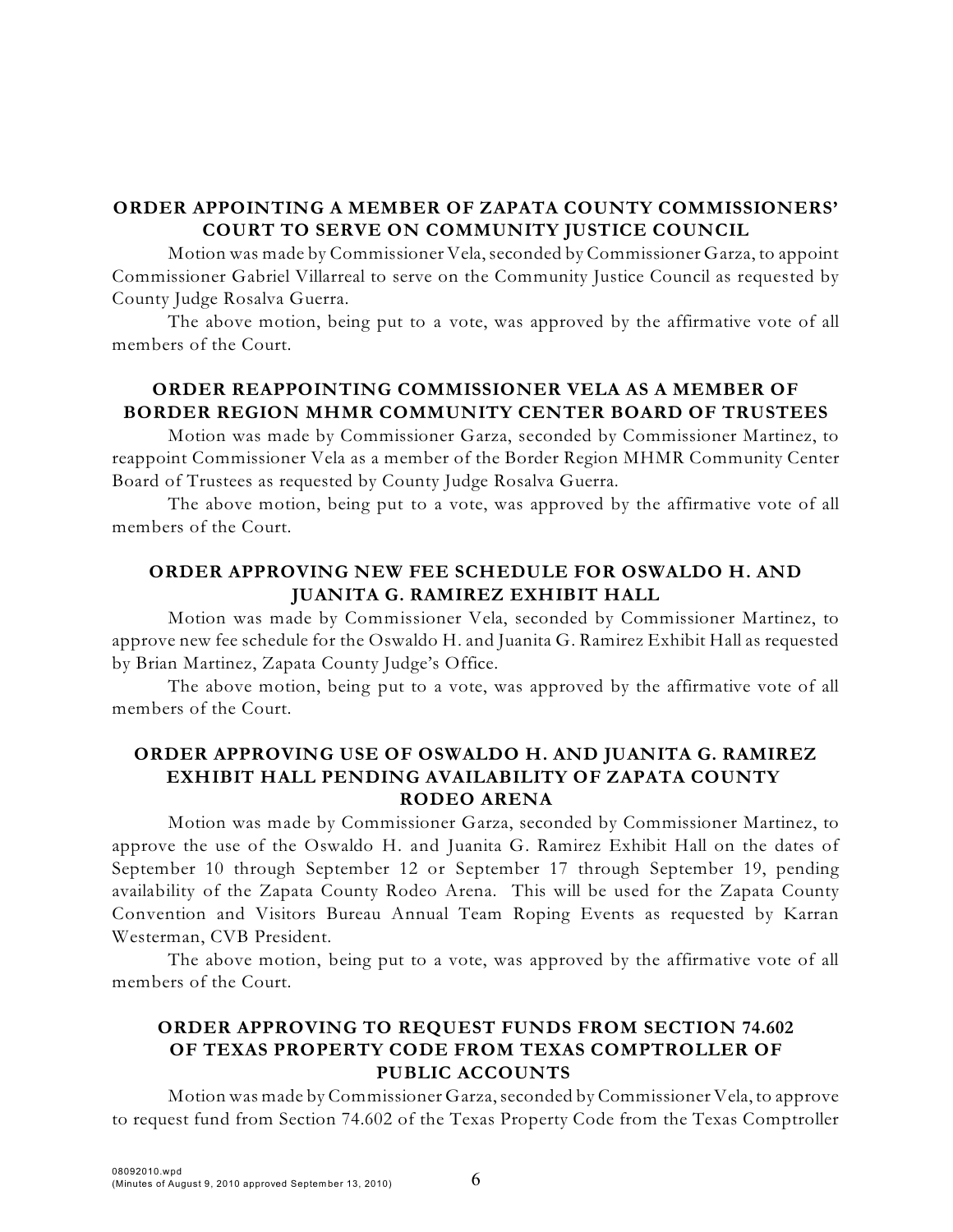of Public Accounts effective July 25, 2010 for programs under Section 381.04 of the Local Government Code as requested by County Judge Rosalva Guerra.

The above motion, being put to a vote, was approved by the affirmative vote of all members of the Court.

## **ORDER APPROVING AUTHORIZATION TO MAINTAIN TEXAS COUNTY & DISTRICT RETIREMENT SYSTEM PLAN PROVISIONS FOR PLAN YEAR 2011**

Motion was made by Commissioner Garza,seconded by Commissioner Vela, to approve authorization to maintain the Texas County & District Retirement System plan provisions for plan year 2011 as requested by County Judge Rosalva Guerra.

The above motion, being put to a vote, was approved by the affirmative vote of all members of the Court.

# **ORDER APPROVING TO HIRE DANNY ARAMBULA IN SLOT #5 AT ENVIRONMENTAL DEPARTMENT**

Motion was made by Commissioner Garza, seconded by Commissioner Martinez, to approve hiring of Danny Arambula in slot #5 at Environmental Department at \$7.75 per hour as requested by Martin Saenz, Environmental Department.

The above motion, being put to a vote, was approved by the affirmative vote of all members of the Court.

### **ORDER APPROVING SPEED HUMP**

Motion was made by Commissioner Vela, seconded by Commissioner Garza, to approve installation of speed humps at the following addresses:

- 790 Vista Hermosa
- Falcon and Carrizo
- as requested by Eddie Martinez, Commissioner Pct. 3.

The above motion, being put to a vote, was approved by the affirmative vote of all members of the Court.

#### **ORDER APPROVING LINE ITEM TRANSFERS**

Motion was made by Commissioner Vela, seconded by Commissioner Garza, to approve the following line item transfers:

|                | From: Waste Water | 08-602-341 | Chlorine & Chemical              | \$23,000.00 |
|----------------|-------------------|------------|----------------------------------|-------------|
| To:            | Waste Water       |            | 08-602-336 Repairs & Maintenance | \$23,000.00 |
|                |                   |            |                                  |             |
|                | From: Waste Water | 08-602-462 | Equipment Rental                 | \$5,000.00  |
| $\mathrm{To:}$ | Waste Water       | 08-602-336 | Repairs & Maintenance            | \$5,000.00  |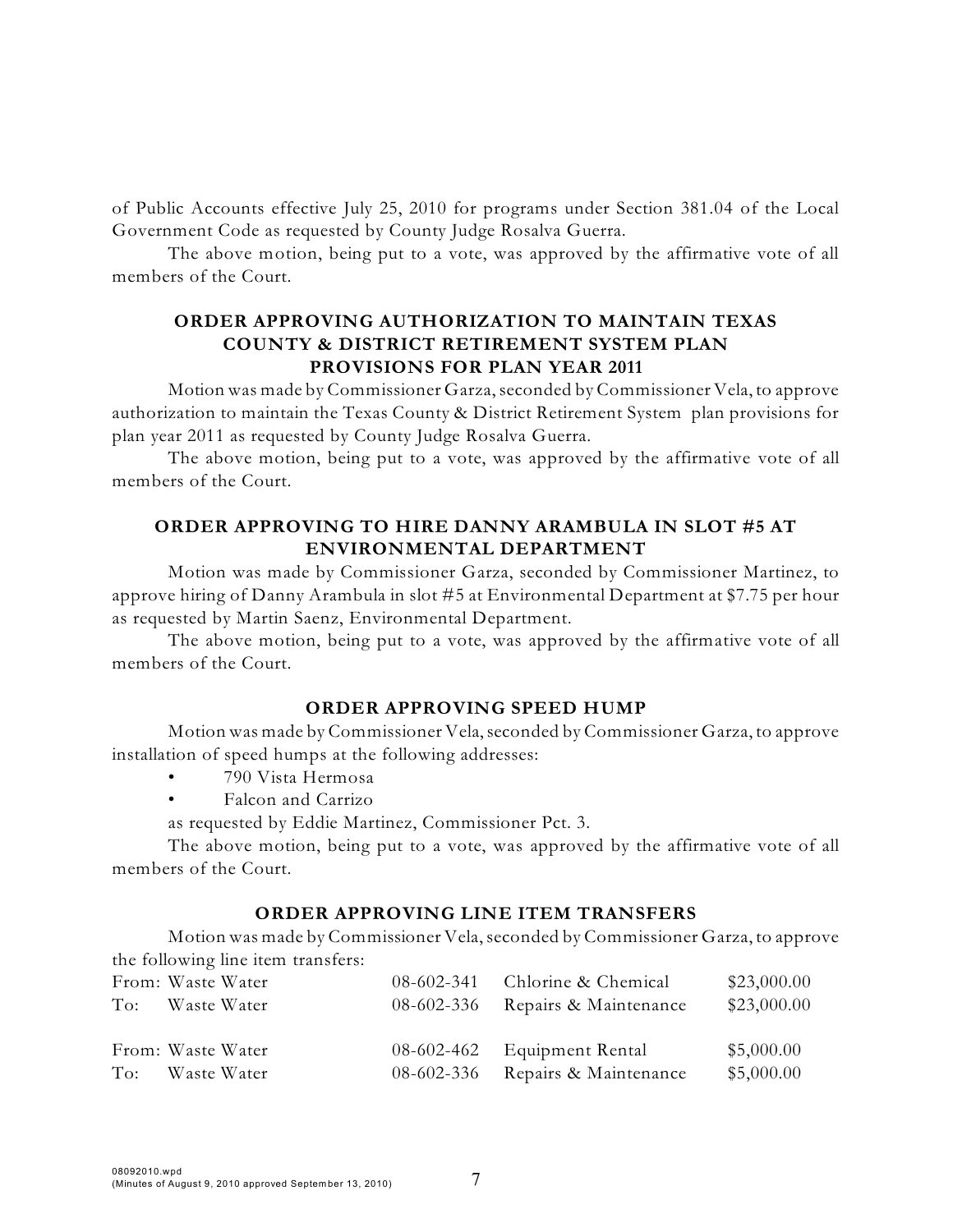|                | From: Waste Water | 802-602-311 Postage    |                                                                                       | \$3,000.00 |
|----------------|-------------------|------------------------|---------------------------------------------------------------------------------------|------------|
| $\mathrm{To:}$ | Waste Water       |                        | 802-602-336 Repairs & Maintenance                                                     | \$3,000.00 |
|                |                   |                        |                                                                                       |            |
|                | From: Waste Water | 802-602-481 State Fees |                                                                                       | \$2,000.00 |
| To:            | Waste Water       |                        | 802-602-336 Repairs & Maintenance                                                     | \$2,000.00 |
|                |                   |                        |                                                                                       |            |
|                | From: Waste Water | 802-602-489 Refunds    |                                                                                       | \$500.00   |
|                | To: Waste Water   |                        | 802-602-336 Repairs & Maintenance                                                     | \$500.00   |
|                |                   |                        | to meet budget requirements as requested by Carlos Treviño, Jr., Water Works Manager. |            |

The above motion, being put to a vote, was approved by the affirmative vote of all members of the Court.

Motion was made by Commissioner Vela, seconded by Commissioner Garza, to approve the following line item transfers:

| From: County Judges Office                                               | 10-400-400 Indigent Defense | \$1,941.47 |
|--------------------------------------------------------------------------|-----------------------------|------------|
| To: County Judges Office                                                 | 10-409-732 Border MHMR      | \$1,941.47 |
| to meet budget requirements as requested by County Judge Rosalva Guerra. |                             |            |

The above motion, being put to a vote, was approved by the affirmative vote of all members of the Court.

Motion was made by Commissioner Vela, seconded by Commissioner Garza, to approve the following line item transfers:

| From: County Shop<br>To: County Shop                                            | 15-621-205 Uniforms | 15-621-427 Workshops & Travel | \$3,468.20<br>\$3,468.20 |
|---------------------------------------------------------------------------------|---------------------|-------------------------------|--------------------------|
| From: County Shop                                                               |                     | 15-621-335 Computer Expense   | \$1,000.00               |
| To: County Shop                                                                 | 15-621-205 Uniforms |                               | \$1,000.00               |
| to most budget requirements as requested by Laso Mendang Supervisor County Shap |                     |                               |                          |

to meet budget requirements as requested by Jose Mendoza, Supervisor County Shop.

The above motion, being put to a vote, was approved by the affirmative vote of all members of the Court.

Motion was made by Commissioner Vela, seconded by Commissioner Garza, to approve the following line item transfers:

| From: Precinct 2                                                                                                                                                                                                                                                                             | $10-002-428$ Travel | \$2,800.00 |
|----------------------------------------------------------------------------------------------------------------------------------------------------------------------------------------------------------------------------------------------------------------------------------------------|---------------------|------------|
| To: Precinct 2                                                                                                                                                                                                                                                                               | $10-002-392$ Parks  | \$2,800.00 |
| $\sim$ 1 1 $\sim$ $\sim$ $\sim$ 11 $\sim$ 1 $\sim$ 1 $\sim$ 1 $\sim$ 1 $\sim$ 1 $\sim$ 1 $\sim$ 1 $\sim$ 1 $\sim$ 1 $\sim$ 1 $\sim$ 1 $\sim$ 1 $\sim$ 1 $\sim$ 1 $\sim$ 1 $\sim$ 1 $\sim$ 1 $\sim$ 1 $\sim$ 1 $\sim$ 1 $\sim$ 1 $\sim$ 1 $\sim$ 1 $\sim$ 1 $\sim$ 1 $\sim$ 1 $\sim$ 1 $\sim$ |                     |            |

to meet budget requirements as requested by Gabriel Villarreal, Commissioner Pct. 2.

The above motion, being put to a vote, was approved by the affirmative vote of all members of the Court.

Motion was made by Commissioner Vela, seconded by Commissioner Garza, to approve the following line item transfers: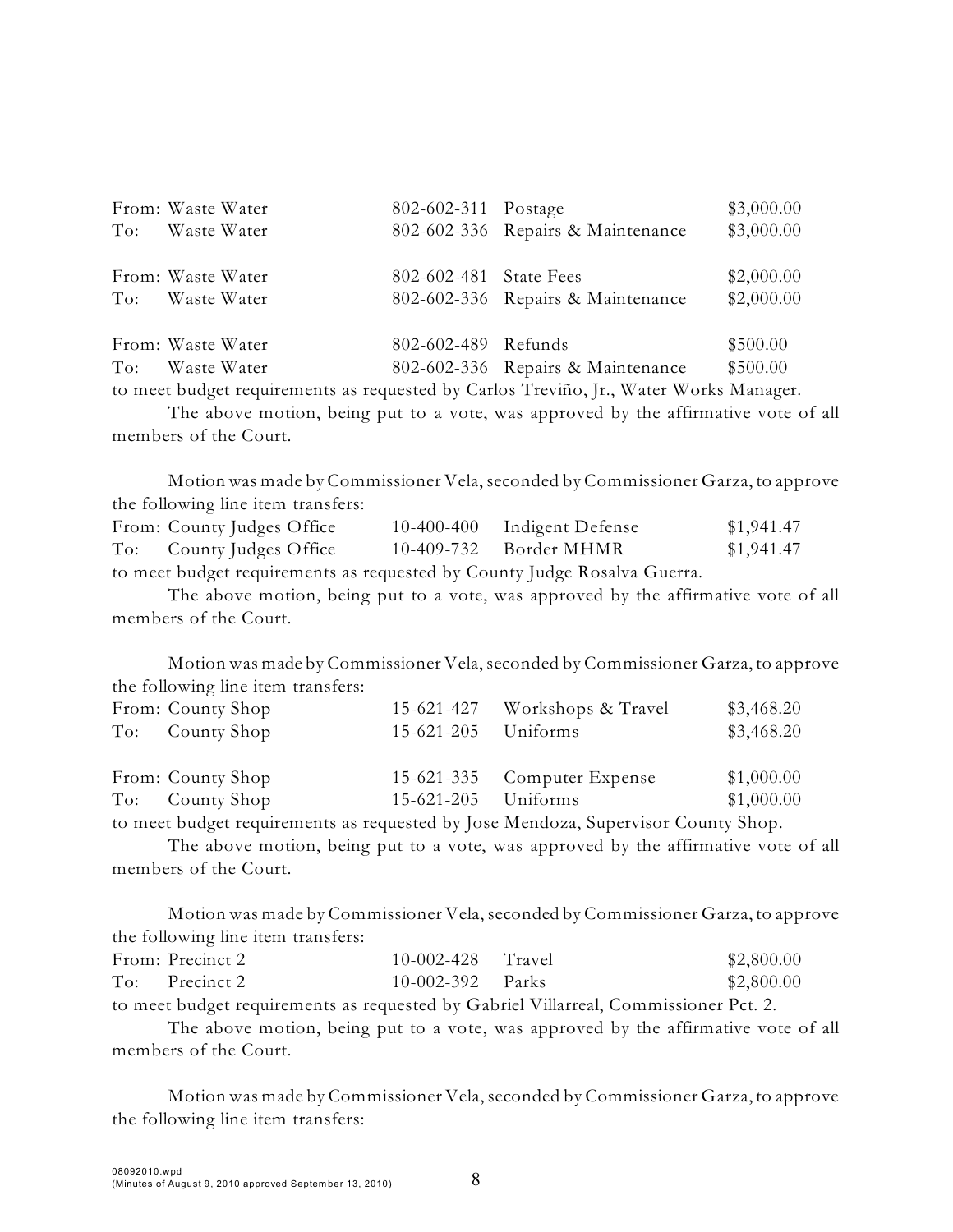|     | From: Nutrition Program | 38-647-330 | Fuel & Lubricants       | \$500.00 |
|-----|-------------------------|------------|-------------------------|----------|
| To: | Nutrition Program       | 38-647-454 | Repair & Maintenance    | \$500.00 |
|     | From: Nutrition Program | 38-648-330 | Fuel & Lubricants       | \$500.00 |
| To: | Nutrition Program       | 38-648-454 | Repair & Maintenance    | \$500.00 |
|     | From: Nutrition Program | 38-648-330 | Fuel & Lubricants       | \$500.00 |
| To: | Nutrition Program       | 38-648-454 | Repair & Maintenance    | \$500.00 |
|     | From: Nutrition Program | 38-647-336 | Raw Food                | \$500.00 |
| To: | Nutrition Program       | 38-647-467 | Non-Food Consumables    | \$500.00 |
|     | From: Nutrition Program | 38-647-427 | Travel                  | \$500.00 |
| To: | Nutrition Program       | 38-647-456 | Equipment & Maintenance | \$500.00 |
|     | From: Nutrition Program | 38-648-427 | Travel                  | \$500.00 |
| To: | Nutrition Program       | 38-648-467 | Non-Food Consumables    | \$500.00 |
|     | From: Nutrition Program | 38-645-330 | Fuel & Lubricants       | \$500.00 |
| To: | Nutrition Program       | 38-645-336 | Repair & Maintenance    | \$500.00 |
|     | From: Nutrition Program | 38-645-427 | Travel                  | \$500.00 |
| To: | Nutrition Program       | 38-645-336 | Repair & Maintenance    | \$500.00 |

to meet budget requirements as requested by Carmen Reyes, Nutrition Program Director.

The above motion, being put to a vote, was approved by the affirmative vote of all members of the Court.

Motion was made by Commissioner Vela, seconded by Commissioner Garza, to approve the following line item transfers:

|                                                                                | From: County Attorney | 10-475-311 | Postage                              | \$500.00   |  |
|--------------------------------------------------------------------------------|-----------------------|------------|--------------------------------------|------------|--|
| To:                                                                            | County Attorney       | 10-475-392 | Misc. Maintenance Expense \$500.00   |            |  |
|                                                                                |                       |            |                                      |            |  |
|                                                                                | From: County Attorney | 10-475-462 | Equipment rental                     | \$3,000.00 |  |
| To:                                                                            | County Attorney       | 10-475-392 | Misc. Maintenance Expense \$3,000.00 |            |  |
|                                                                                | From: County Attorney | 10-475-454 | Vehicle Expense                      | \$3,000.00 |  |
| To:                                                                            | County Attorney       | 10-475-392 | Misc. Maintenance Expense \$3,000.00 |            |  |
| to meet budget requirements as requested by Said A. Figueroa, County Attorney. |                       |            |                                      |            |  |

The above motion, being put to a vote, was approved by the affirmative vote of all members of the Court.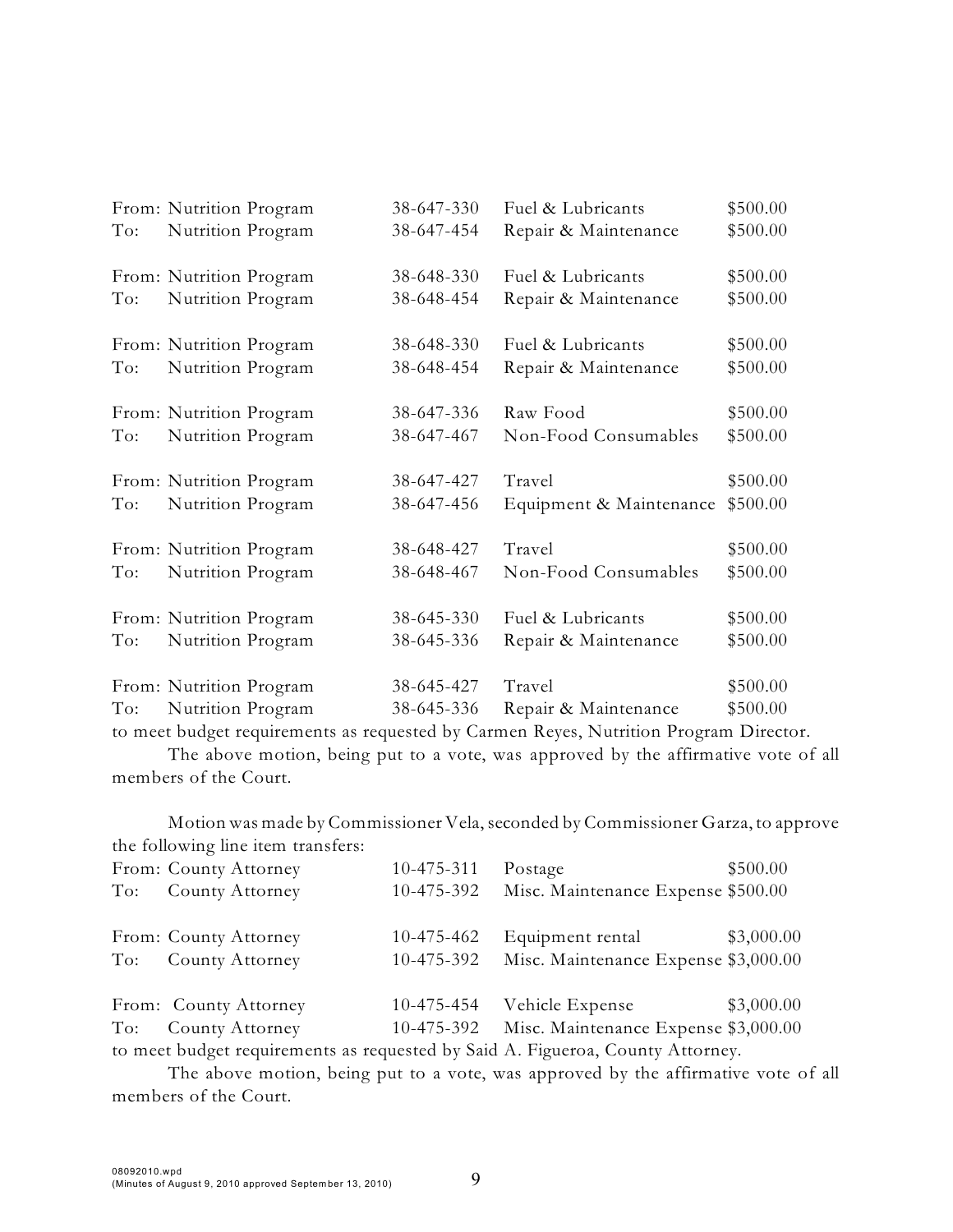Motion was made by Commissioner Vela, seconded by Commissioner Garza, to approve the following line item transfers:

| From: Environmental | $10-595-330$ Fuel |                                                                                     | \$10,000.00 |
|---------------------|-------------------|-------------------------------------------------------------------------------------|-------------|
| To: Environmental   | 10-595-456        | Maintenance                                                                         | \$10,000.00 |
|                     |                   | to meet budget requirements as requested by Martin Saenz, Environmental Department. |             |

The above motion, being put to a vote, was approved by the affirmative vote of all members of the Court.

## **MOTION WAS MADE BY COMMISSIONER GARZA, SECONDED BY COMMISSIONER MARTINEZ, TO ENTER INTO EXECUTIVE SESSION**

## **MOTION WAS MADE BY COMMISSIONER VILLARREAL, SECONDED BY COMMISSIONER MARTINEZ TO RETURN TO REGULAR SESSION**

## **ORDER AUTHORIZING LEGAL COUNSEL TO PREPARE DISMISSAL DOCUMENTS REGARDING CAUSE NO. 7506 AND AUTHORIZING COUNTY JUDGE TO SIGN ALL LEGAL DOCUMENTS**

Motion was made by Commissioner Villarreal, seconded by Commissioner Garza, to authorize legal counsel to proceed to prepare dismissal documents regarding Cause No. 7506; Zapata County, Texas vs. Joel Ruiz and Ana Maria Ruiz; in the 49<sup>th</sup> Judicial District Court, Zapata County, Texas and authorize County Judge to sign all legal documents as requested by Juan Cruz of Escamilla, Poneck & Cruz, LLP.

The above motion, being put to a vote, was approved by the affirmative vote of all members of the Court.

# **NO ACTION WAS TAKEN ON REQUEST BY JUAN CRUZ OF ESCAMILLA, PONECK & CRUZ, LLP ON STATUS OF NEGOTIATIONS AND PURCHASE OF LOT ONE HUNDRED NINETY-FOUR (194) AND LOT ONE HUNDRED NINETY-SIX (196), BLOCK THIRTY-EIGHT (38), SITUATED IN THE TOWN OF SAN YGNACIO, ZAPATA COUNTY, TEXAS FROM JERRY LEE CORDS**

# **NO ACTION WAS TAKEN ON REQUEST BY JUAN CRUZ OF ESCAMILLA, PONECK & CRUZ, LLP ON STATUS OF TELECOMMUNICATION LEASE AGREEMENT BETWEEN ZAPATA COUNTY AND TCI CABLEVISION OF SOUTH TEXAS**

### **NO ACTION WAS TAKEN ON REQUEST BY NELLIE TREVIÑO, PERSONNEL DIRECTOR, REGARDING PERSONNEL MATTERS**